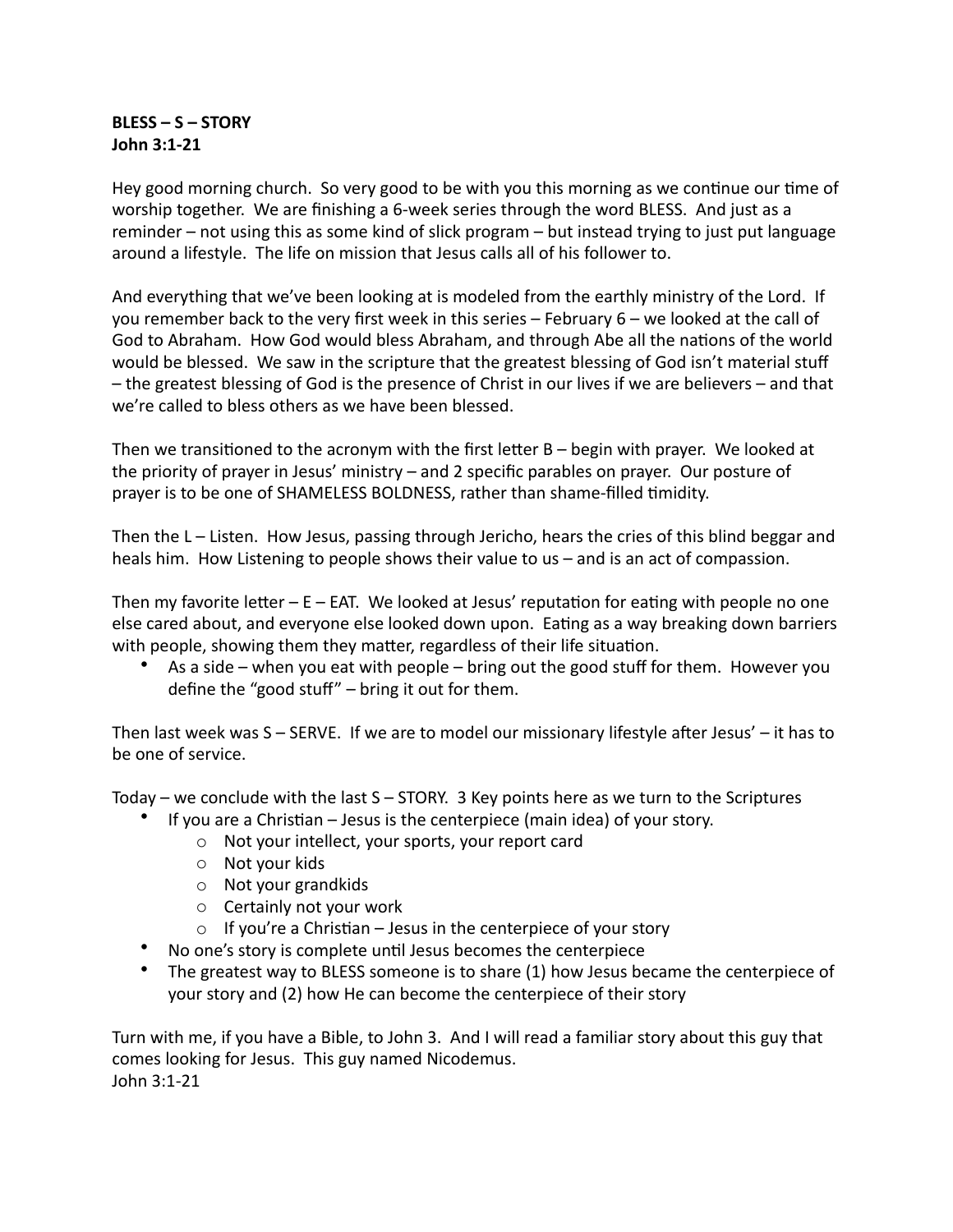<sup>1</sup>There was a man from the Pharisees named Nicodemus, a ruler of the Jews. <sup>2</sup> This man came to him at night and said, "Rabbi, we know that you are a teacher who has come from God, for no one could perform these signs you do unless God were with him."

<sup>3</sup> Jesus replied, "Truly I tell you, unless someone is born again,<sup>[\[a\]](https://www.biblegateway.com/passage/?search=john+3&version=CSB#fen-CSB-26114a)</sup> he cannot see the kingdom of God."

<sup>4</sup> "How can anyone be born when he is old?" Nicodemus asked him. "Can he enter his mother's womb a second time and be born?"

**5** Jesus answered, "Truly I tell you, unless someone is born of water and the Spirit, he cannot enter the kingdom of God. <sup>6</sup> Whatever is born of the flesh is flesh, and whatever is born of the Spirit is spirit. **7** Do not be amazed that I told you that you must be born again. <sup>8</sup> The wind blows where it pleases, and you hear its sound, but you don't know where it comes from or where it is going. So it is with everyone born of the Spirit."

<sup>9</sup> "How can these things be?" asked Nicodemus.

<sup>10</sup> "Are you a teacher<sup>[\[b](https://www.biblegateway.com/passage/?search=john+3&version=CSB#fen-CSB-26121b)]</sup> of Israel and don't know these things?" Jesus replied. <sup>11</sup> "Truly I tell you, we speak what we know and we testify to what we have seen, but you do not accept our testimony. <sup>12</sup> If I have told you about earthly things and you don't believe, how will you believe if I tell you about heavenly things? <sup>13</sup> No one has ascended into heaven except the one who descended from heaven - the Son of Man.<sup>[\[c\]](https://www.biblegateway.com/passage/?search=john+3&version=CSB#fen-CSB-26124c)</sup>

14 "Just as Moses lifted up the snake in the wilderness, so the Son of Man must be lifted up,<sup>15</sup> so that everyone who believes in him may<sup>[\[d](https://www.biblegateway.com/passage/?search=john+3&version=CSB#fen-CSB-26126d)]</sup> have eternal life. <sup>16</sup> For God loved the world in this way:<sup>[\[e](https://www.biblegateway.com/passage/?search=john+3&version=CSB#fen-CSB-26127e)]</sup> He gave<sup>[\[f\]](https://www.biblegateway.com/passage/?search=john+3&version=CSB#fen-CSB-26127f)</sup> his one and only Son, so that everyone who believes in him will not perish but have eternal life. <sup>17</sup> For God did not send his Son into the world to condemn the world, but to save the world through him. 18 Anyone who believes in him is not condemned, but anyone who does not believe is already condemned, because he has not believed in the name of the one and only Son of God.

19 This is the judgment: The light has come into the world, and people loved darkness rather than the light because their deeds were evil. <sup>20</sup> For everyone who does evil hates the light and avoids it,<sup>[[g\]](https://www.biblegateway.com/passage/?search=john+3&version=CSB#fen-CSB-26131g)</sup> so that his deeds may not be exposed.<sup>21</sup> But anyone who lives by<sup>[[h\]](https://www.biblegateway.com/passage/?search=john+3&version=CSB#fen-CSB-26132h)</sup> the truth comes to the light, so that his works may be shown to be accomplished by God."

### **PRAY**

### **I.** Nicodemus had a story...(V1)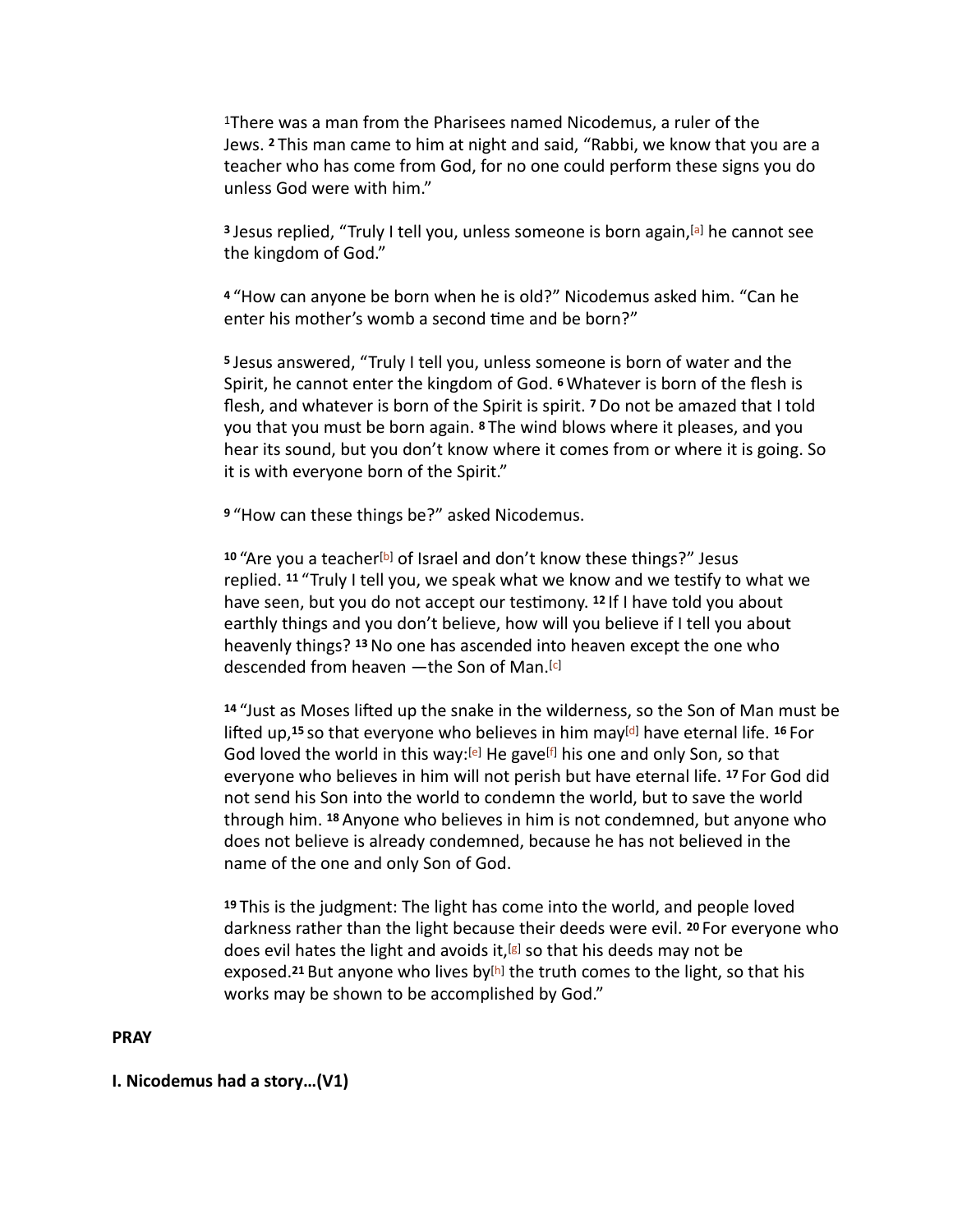Ok, so what do we have here. First, we have this dude Nicodemus. This guy, says he was a Pharisee and a ruler of the Jews.

Up until right now, the centerpiece of Nick's story was religious accomplishment, being important, having some big position of power.

Pharisees - These guys were the dominant force in the practice of the Jewish religion. Remember – there was no separation of church and state in the  $1<sup>st</sup>$  century. The religious leaders in  $1^{st}$  century Israel were the ruling class of people in Israel. Yes, they were under Roman occupation, but hear me  $-$  the ruling class were the super religious people. Interestingly, some of Jesus's harshest words were directed toward these guys – because if they really did study the Old Testament, they should've seen Jesus for who he was and believed  $$ loved - obeyed him.

John tells us that Nicodemus came to Jesus at night. We don't know for certain why he went there are night. Was he sent to question Jesus? Maybe. But I don't think that it's a stretch to say he didn't want his buddies knowing or seeing him go to Jesus.

Illustration – Leaving a pickup football game to "go to the Dr.". I didn't want my buddies knowing I was leaving for a music lesson.

### **II.** As great as Nick's story was, he knew there was something different about Jesus **V2**

Clearly you are from God. What you are doing is impossible without the power of God.

And Jesus, well, he doesn't waste any words. He points Nick, and everyone who has ever read the words of John 3, or heard the words of John 3, to the need for a new birth, a new name, a new ending to his story.

# **III.** New Birth – New Name – New Ending

V3

Truly – affirming, or adding weight to what he's saying. Almost like "Seriously" in today's language but even stronger. Or some of my kids would say "LITERALLY". You'd better listen to what I'm about to tell you. Listen here little Nicky...

Born Again

Kingdom of God – couple of ways this phrase is used – sometimes as the rule and reign of God in a sovereign way over all creation. Sometimes more specifically to salvation. This is how Jesus is using it here  $-$  kingdom of God  $-$  meaning salvation, meaning new and meaningful life in Jesus.

Unless you've been born again.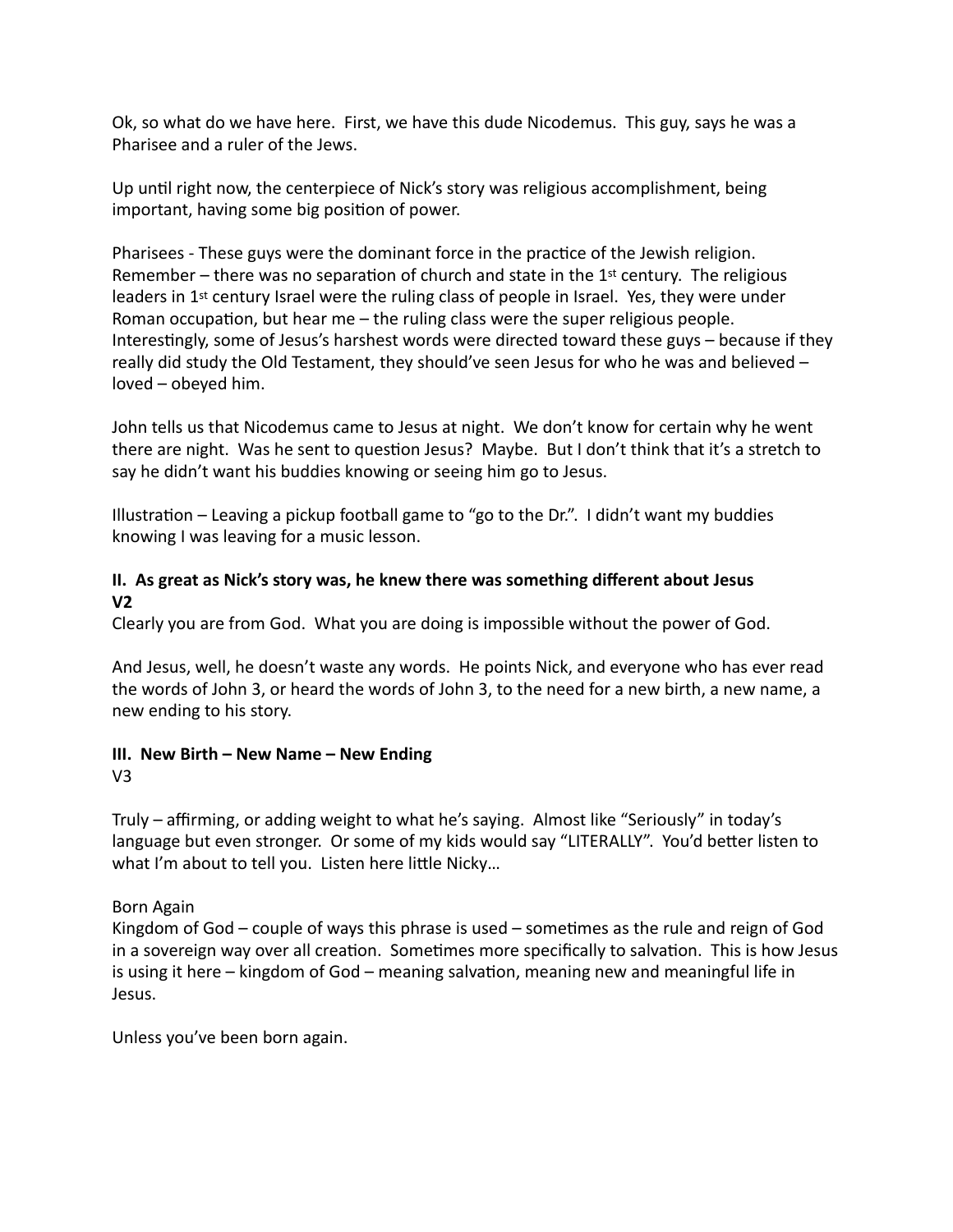Please, don't miss what Jesus is telling Nicodemus here – Nick had spent his entire life committed to a religious system, trying and working hard to earn favor before God. Following all of the rule of the Old Testament, and following all of the traditions of the church.

Now, Jesus is saying – you've wasted your time. Your ability is powerless to save you. All of your rule following? Rubbish. Worthless. Powerless to save you. It's where Paul landed in Philippians 3, where he would write that he counted all of his accomplishments as worthless compared to knowing Jesus Christ.

The reason? Because we can't work our way into the kingdom of God.

Clearly though, Nick didn't quite get it. We see he just doesn't get it. Yet...

As we share the great story of Jesus – with people we come into contact with – a lot of times they just won't get it. Yet. Don't ever give up. Don't stop sharing. Don't ever stop pointing people to the goodness of the Gospel, the good news of Jesus – that He saves sinful people like you and like me.

I could share with you story after story of people that consistently and prayerfully shared Jesus with loved ones – sometimes over the course of decades – and slowly saw the Spirit of God change people they had been sharing with. Sometimes God will in fact save a person the first time you share the Gospel with them, but other times it takes long prayerful patience.

Nicodemus – he didn't quite get it, yet. And he keeps asking Jesus questions, leading to what I consider the climactic point in this story starting in V14

## **IV.** The Greatest Story Ever Told

Re-Read V14-18

V14 – Referring to Numbers 21:4-9  $\rightarrow$  TEACH THEM HOW TO USE THEIR REFERENCES IN THE BIBLES

Jesus Lifted Up – ON THE CROSS

Now, when we see this word believe – we really need to go deeper in this word. Because how the Bible uses the word believe, and how we use it today are different.

- Anyone know what the capital of Alaska is? Right, Juneau.
- Now, who believes that's the right answer.
- Now, what impact does the capital of Alaska have on your life today? Right, absolutely none.

But when we see the word "believe" in the Bible  $-$  God's not talking about like we believe Juneau is the capital of Alaska. **To believe Biblically – is to allow what you know to direct your** affection and actions! Head, heart and hands.

My English translation uses the words Everyone/Anyone 4 times in these verses. Everyone who believes, everyone who believes, anyone who believes and then anyone who does not believed.